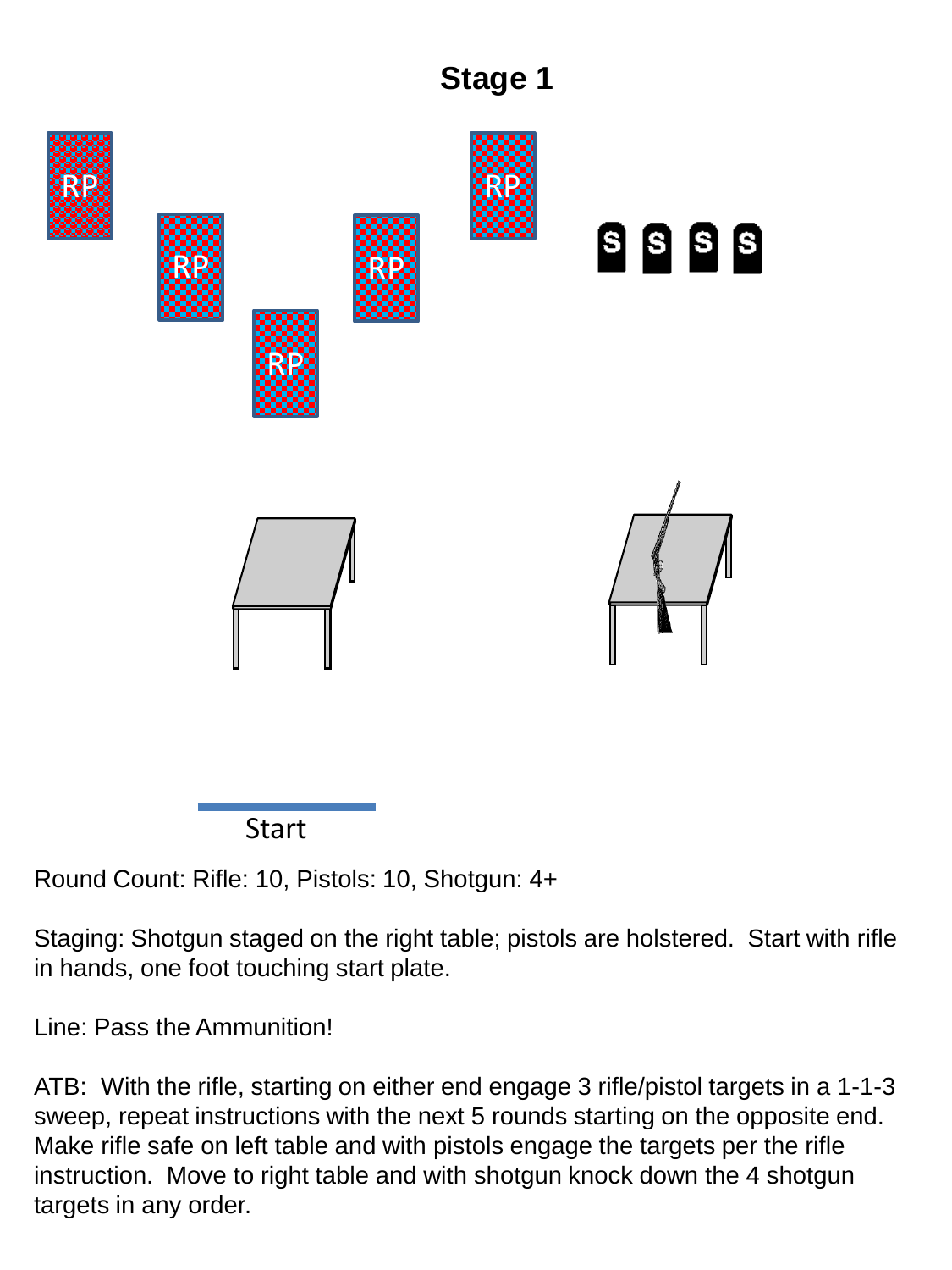



Round Count: Rifle: 10, Pistols: 10, Shotgun: 4+

Staging: Shotgun staged on the right table; pistols are holstered. Start with rifle in hands, one foot touching start plate.

Line: Charge!

ATB: With the rifle, then pistol, quadruple tap each of the five rifle/pistol targets. Shoot rifle from the start position and then move to left table and continue with pistols. Move to right table and with shotgun knock down the 4 shotgun targets in any order.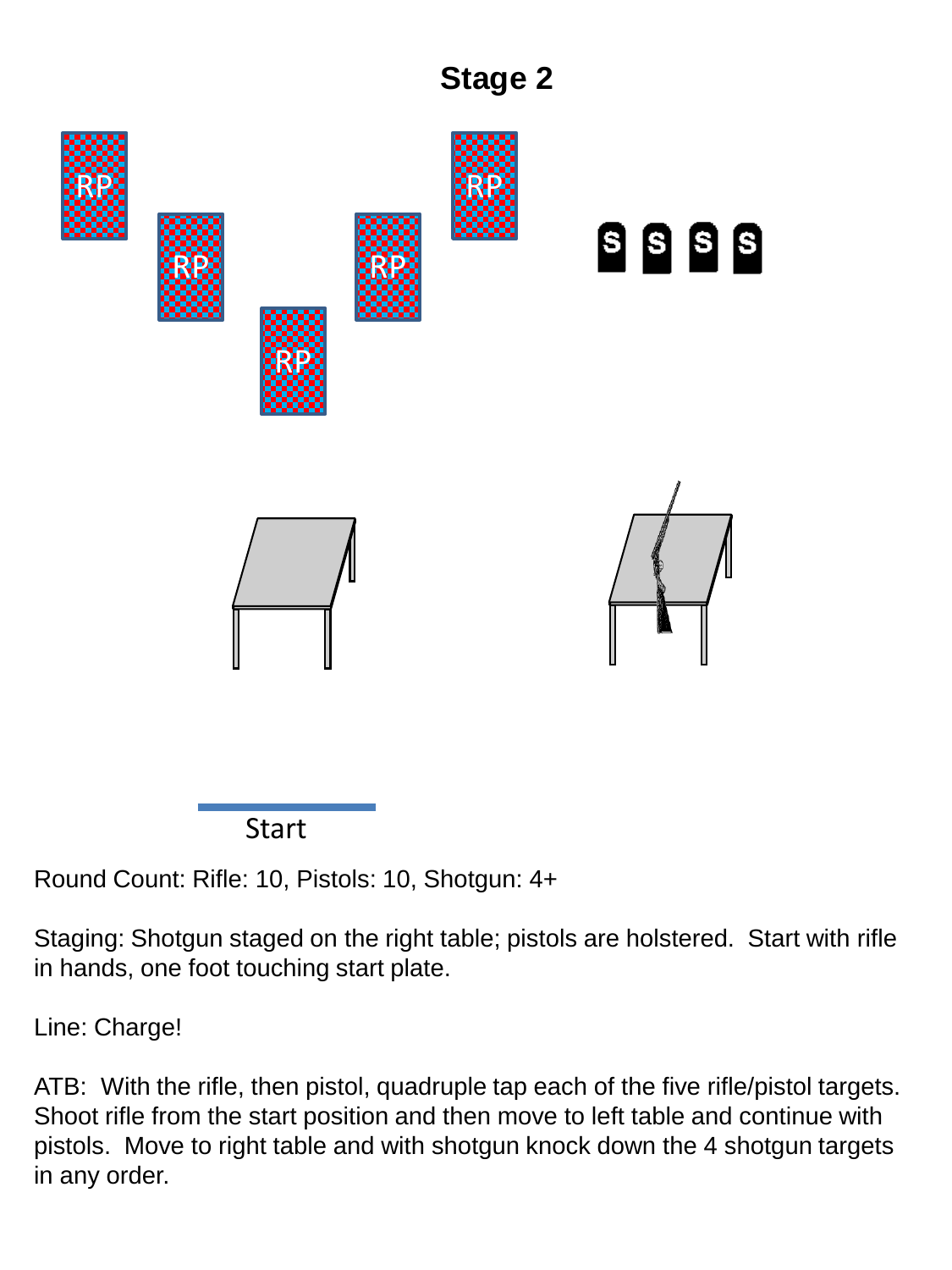

Round Count: Rifle: 10, Pistols: 10, Shotgun 4+

Staging: Rifle staged on middle table, shotgun on left table; pistols are holstered. Start standing behind either right or left table, hands on hat.

Line: Eat lead and die!

ATB: If starting at left table, with shotgun knock down the 4 shotgun targets in any order. Move to middle table and with the rifle, starting on either end, with 5 rounds engage the rifle targets in the following order: T1, T3, T1, T2, T1, repeat with second 5 rounds starting on the opposite end. Move to right table (at least one foot behind table) and with pistols engage the pistol targets per the rifle instruction.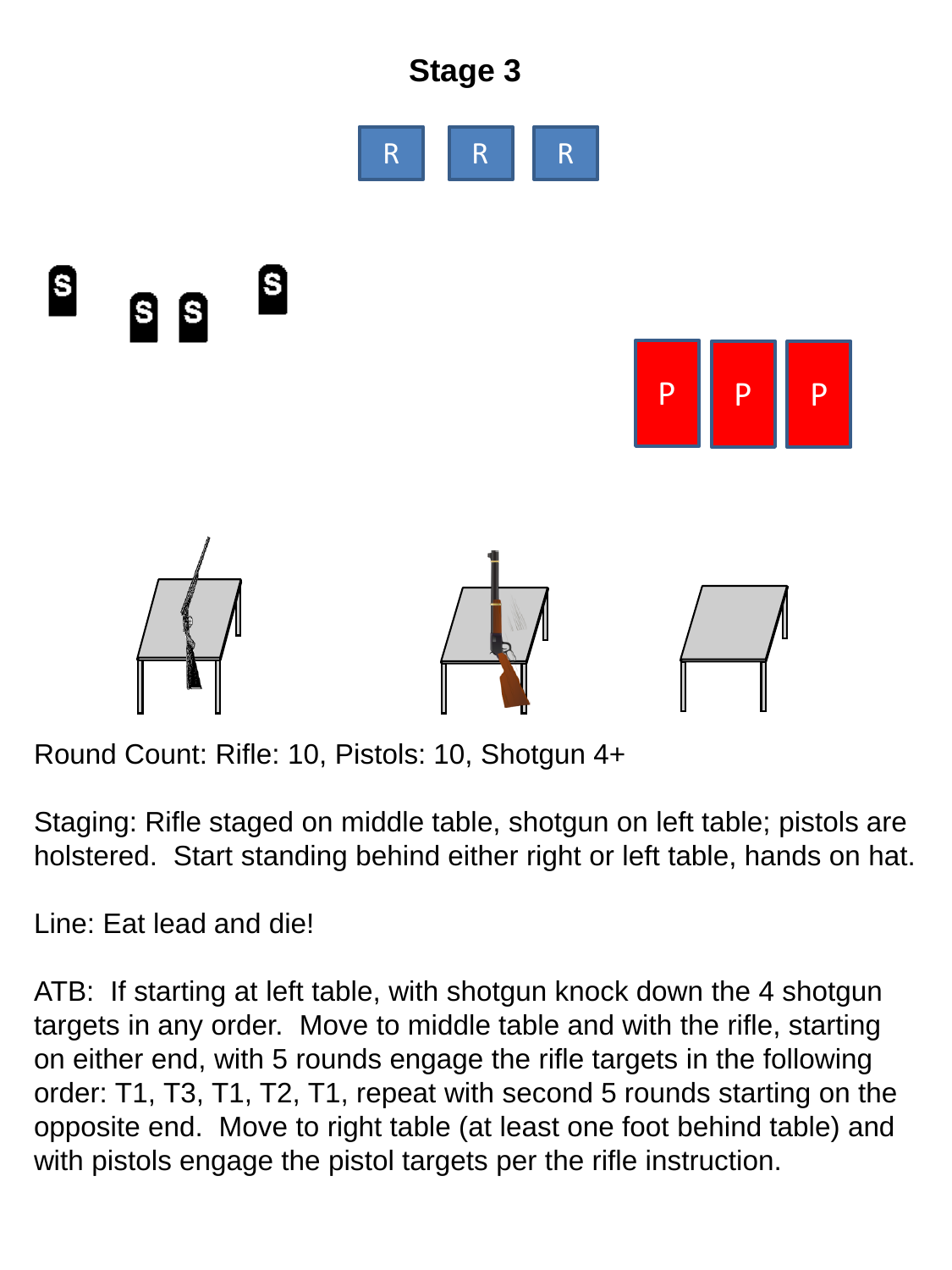

Round Count: Rifle: 9, Pistols: 10, Shotgun 4+

Staging: Rifle staged on middle table, shotgun on left table; pistols are holstered. Start standing in front of left table, hands on table.

Line: Outside, Outside First!

ATB: With shotgun knock down (engage) the 2 outside targets first, then the 2 inside targets. (Make up missed targets in any order.) Move to middle table and with the rifle, starting on either end, engage the rifle targets in 3 straight sweeps (yes, that means no double taps). Move to right table (at least one foot behind table) and with pistols engage the pistol targets per the rifle instruction, placing the 10<sup>th</sup> round on any pistol target.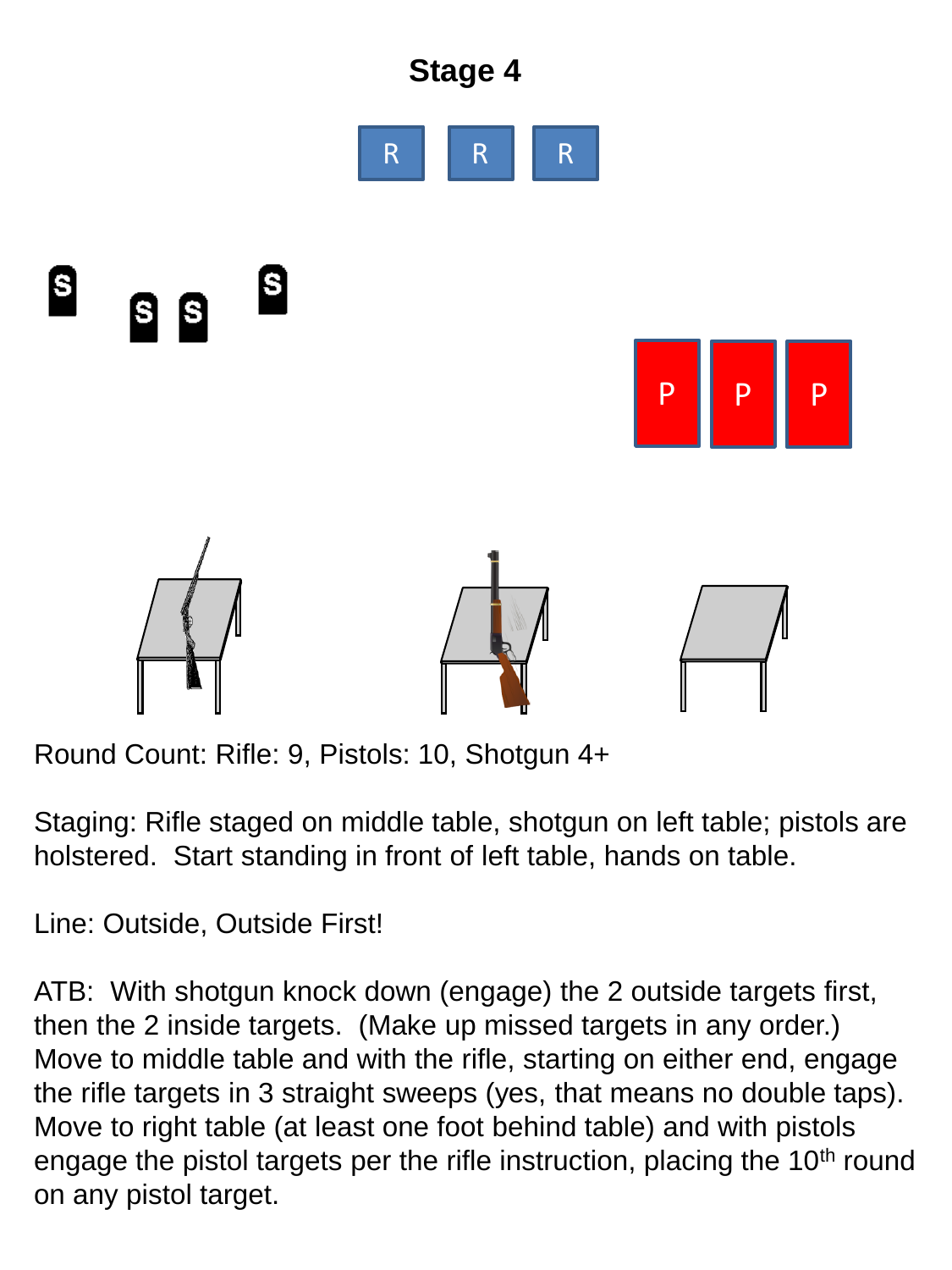

 $Rifle = 10$ , Pistols = 10, Shotgun =  $4+$ 

Staging: Pistols holstered, rifle staged on middle table and shotgun on right table. Start at middle table, both hands on, but not holding rifle.

Line: Don't shoot the piano player!

ATB: Pickup rifle and engage the rifle targets by in an alternating progressive sweep for 10 rounds. (I.e. 1, 2, 3, 4.) Move to table of choice, if going to the right table, with shotgun knock down the four shotgun targets in any order. Move to left table and with pistols engage the pistol targets per the rifle instructions.